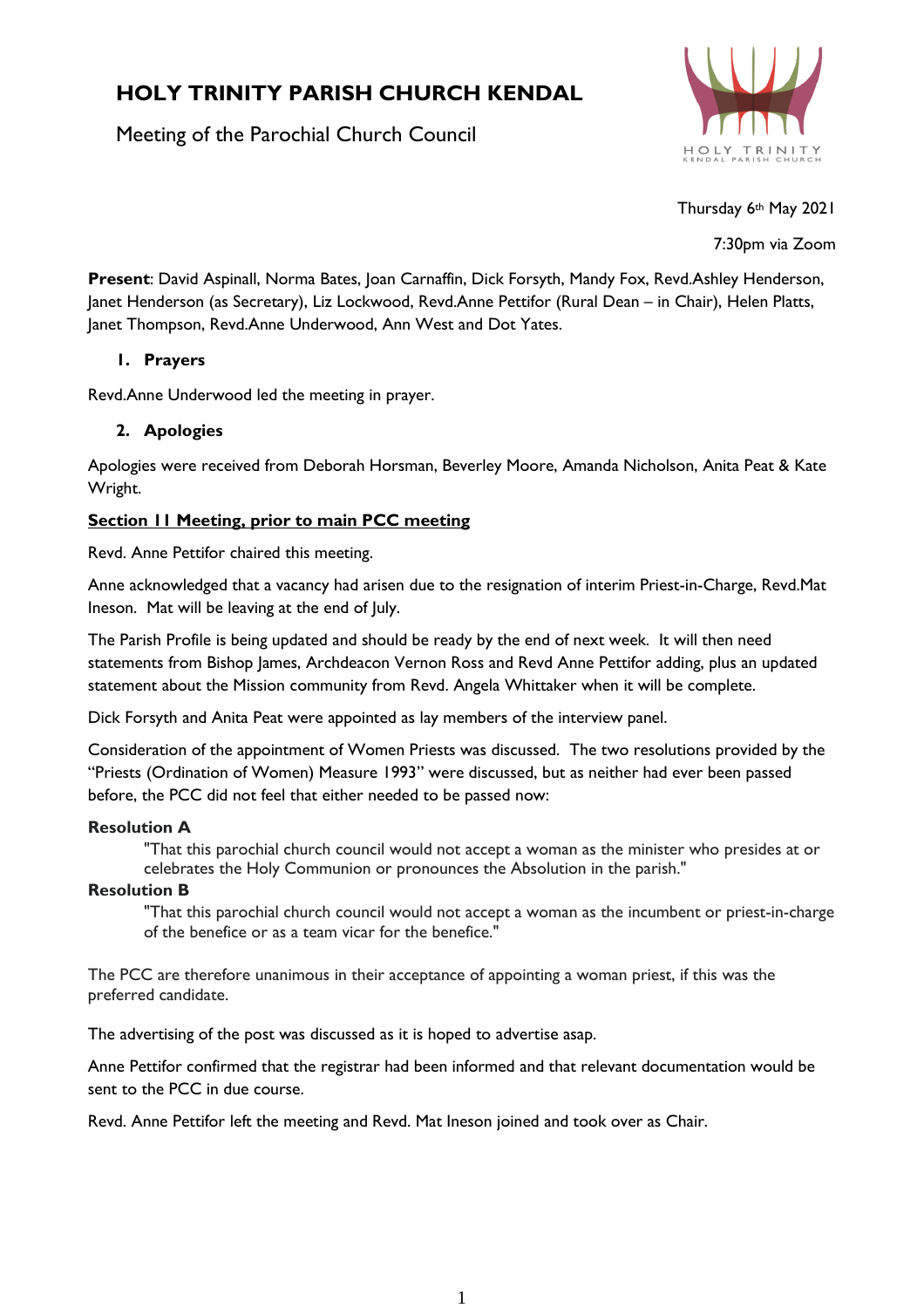# **1. Reminder of purpose of PCC**

Mat had previously circulated a paper from CPAS called "PCC Tonight – an introduction for new members". This outlines what the PCC is, what it is responsible for, what a PCC members role is and how the PCC operates.

# **2. First meeting of PCC elections**

| a. Vice-Chair:    | Norma Bates was elected        |
|-------------------|--------------------------------|
| <b>Secretary:</b> | Amanda Nicholson was appointed |
| Treasurer:        | Helen Platts was elected       |

It was agreed that the standing/finance committee should comprise the Vicar,1 Church Warden, Treasurer, Vice-Chair and 2 PCC members.

**b. Electoral Roll Office:** Janet Henderson was appointed

# **3. Minutes of meeting of 13th April PCC meeting**

The circulated minutes for the meeting  $13<sup>th</sup>$  April were approved as an accurate record of the meeting.

There were no matters arising

## **4. Update from Parish Profile Drafting Group**

The Parish Profile is almost complete

#### **5. Mission and Ministry**

## **a**. **Opening Church**

We currently have 3 services on Sunday, with 1 being streamed and live music at The Gathering. The latest guidance from the Bishops is that from 17<sup>th</sup> May, funeral numbers will be dependent on the size of the building and weddings will be restricted to 30. Ann West reported that the church is clean and that the two cleaners have proved very flexible in accommodating our changing requirements, but there may be an impact on this once funeral numbers go up and we get more visitors into church. Anne Underwood requested that we start to have communion at The Gathering.

## **b**. **Welcomers**

Howard and Anne Smith have agreed to organize the rotas and look after the welcomers from 1st June. We need more welcomers to be able to cover Monday-Friday 10.00am – 4.00pm and Saturday mornings. There is a "coffee and cake" meeting arranged for 24th May for current and prospective welcomers.

## **c**. **Worship**

A group had met to discuss The Gathering and there is a meeting next week to discuss Children and Young People. At the moment, choirs are allowed to rehearse, but not perform and while 2/3 voices are sufficient for The Gathering, this would not be strong enough for the 9.30am, so this will continue with CD's for the time-being. Things may change after  $21^{st}$  June.

## **d**. **Streaming of services**

We have been given some money to purchase new equipment for streaming and Stephen Lockwood is investigating this. We need to be mindful of privacy and safeguarding issues when streaming.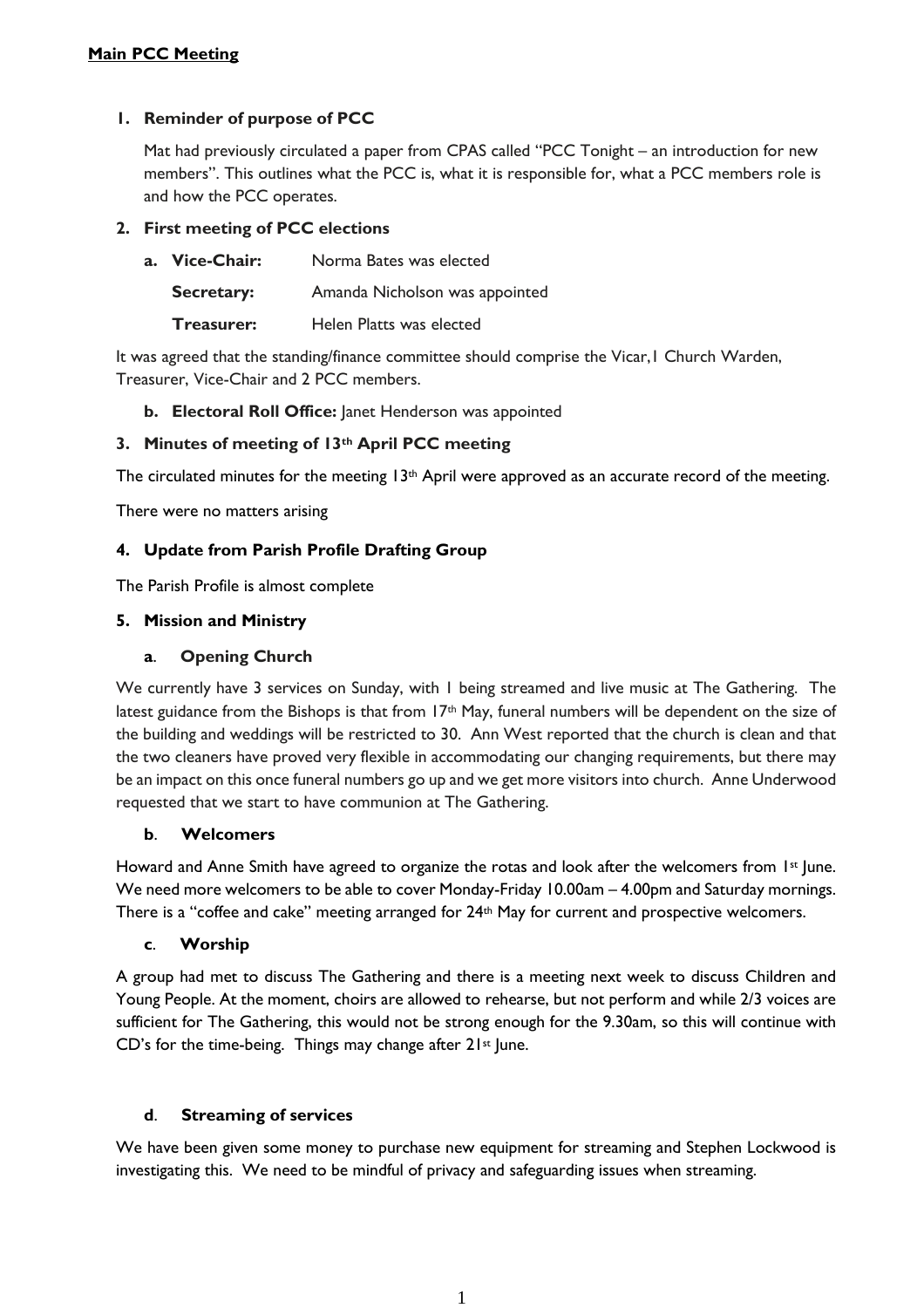# **e**. **Detached Youth Work**

Anne Underwood reported that the team had commenced the young pilot scheme. There will be a review at the end of May and Anne will present a report at the next PCC meeting.

# **f**. **Children and Families Work**

Libby sent a report to PCC saying;

KPC Baby and Toddler Group starts on Monday 10th May and will run weekly 9:45am -10:45am on the grass outside Church, initially with a limit of 15 adults (not children or volunteers). We will use the hall for toilets / baby feeding if needed and move inside if weather is not good. We will utilise the playground next door to extend our time with families beyond 10:45am.

God Outdoors starts on Sunday 23rd May meeting in Dog Kennel Wood. Activities & Reflection 9:30am - 10:30am. We will meet approx every 3 weeks until end of term and we have access to a toilet and shelter if needed.

Depending on numbers at the above events Libby will then decide whether to continue to drop off bags to our families.She is also considering an outdoor mid week after school event before the end of term for our Messy Church families when further restrictions are lifted taking place in June / July.

Libby will make a decision regarding Sunday mornings during the Gathering after conversations with families at God Outdoors / via phone. She is working on a volunteer rota plan to have 5 key people (not parents, ministry team or Gathering attendees) to help run the children's work throughout the school year. Suggestions welcome!

We hope to have a family event for Church families - picnic / outing depending on restrictions / family thoughts on this taking place in July.

Care Homes visits obviously still on hold but sending activities done for families and included in bags on email to Summerhill.

We are waiting to make contact with Vicarage Park School but thinking it may be best leaving Quest Club (Juniors|) until September.

# **6. Finance**

Helen had not done any management accounts for 2021 yet, but the cash position is fine and she will bring a report to the next meeting.

## **7. Governance**

# **a. Proposal to form 2 new sub-committees of PCC and TOR for Buildings Group**

#### **1. Personnel Committee**

This was felt to be long-overdue and necessary. Membership*: Vicar, Norma Bates, Janet Thompson and Ann West*

## **2. Vision/Future Planning "Way Ahead" Team**

It was decided to put this on hold until a new appointment had been made. Dot Yates suggested a meeting of all church people could take place in the summer to review where we are after Covid and to reconnect with everyone.

 **ACTION:** Dot, Mat, Anne Underwood and

Ashley to discuss

## **3. TOR Building Group**

This was agreed, but with the removal of any financial authority.

## **b. Safeguarding**

Janet Thompson gave a verbal report. The safeguarding checklist and volunteer application form has been updated as we do not wish to put people off volunteering. Diane Letheren keeps the training